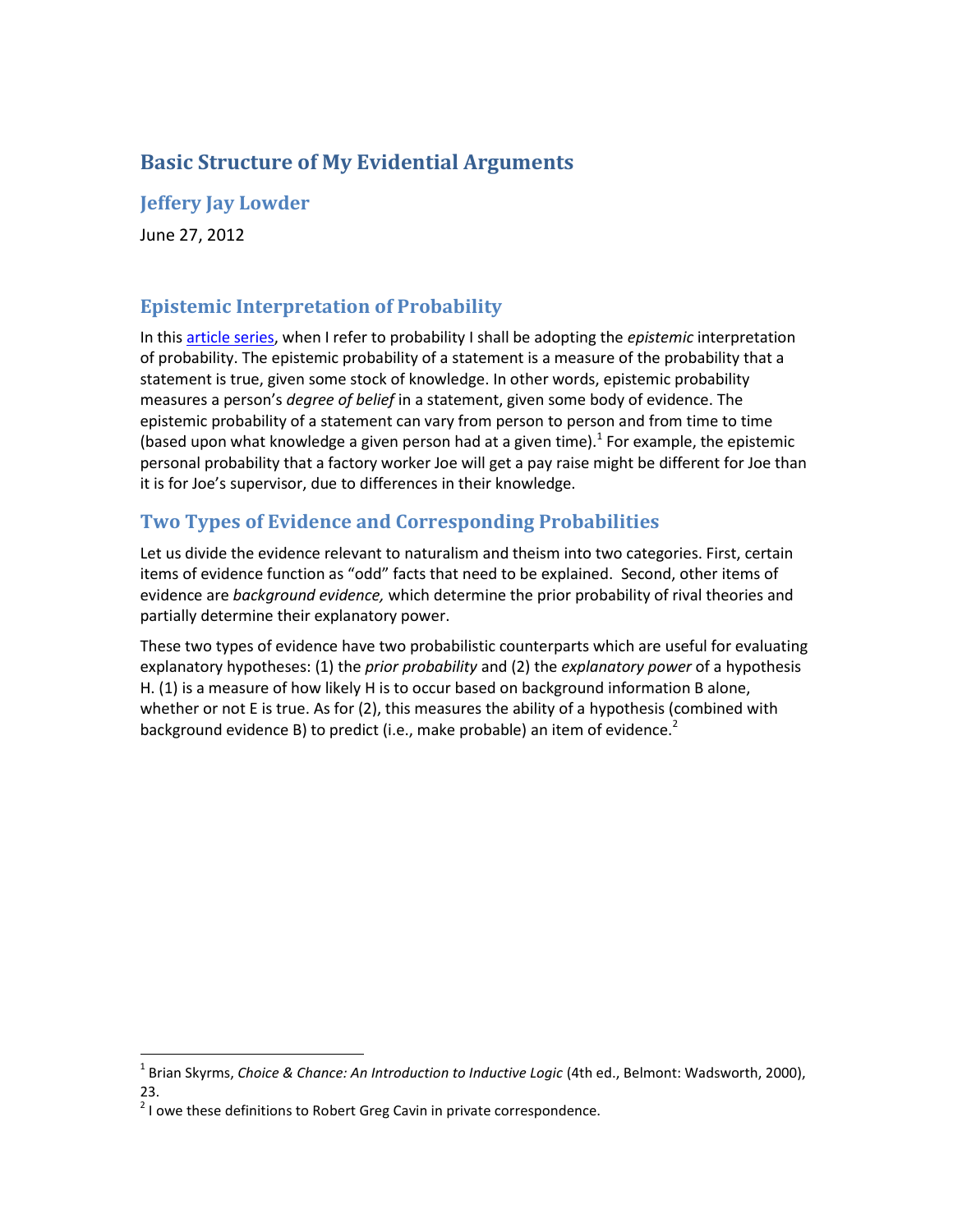#### **Notation**

Let us proceed, then, to defining some basic probabilistic notation.

*B:* background information or evidence *E:* the evidence to be explained *H:* an explanatory hypothesis *Ri* : the rival explanatory hypotheses to *H* Pr(*x*): the probability of *x* Pr(*x* | *y*): the probability of x conditional upon y

Next, let us define the following conditional probabilities.

Pr(*H* | *B*) = the *prior probability* of *H* with respect to *B*—a measure of how likely *H*is to occur at all, whether or not *E* is true.

Pr(*R<sup>i</sup>* | *B*) = the *prior probability* of *R<sup>i</sup>* with respect to *B*—a measure of how likely *R<sup>i</sup>* is to occur at all, whether or not *E* is true.

Pr(*E* | *H* & *B*) = the *explanatory power* of *H*—a measure of the degree to which the hypothesis *H* predicts the data *E* given *B.*

 $Pr(E | R_i \& B)$  = the *explanatory power* of  $R_i$ —a measure of the degree to which *R<sup>i</sup>* predicts *E* given *B.*

Pr(*H* | *E*& *B*) = the *final probability* that *H*is true conditional upon the total evidence *B* and *E.*

#### **Bayes's Theorem**

Bayes's Theorem is a mathematical formula which can be used to represent the effect of new information upon our degree of belief in a hypothesis H. In its general form, Bayes's Theorem may be expressed as follows:

$$
Pr(H | B \& E) = \frac{Pr(H | B) \times Pr(E | B \& H)}{Pr(H | B) \times Pr(E | B \& H) + \sum_{i=1}^{n} Pr(A_i | B) \times Pr(E | B \& A_i)}
$$

#### **Explanatory Arguments**

It follows from Bayes's Theorem that H will have a high final epistemic probability on the evidence B and E:

$$
Pr(H | B & E) > 0.5
$$

just in case it has a greater overall balance of prior probability and explanatory power than do its alternatives *collectively:*

$$
Pr(\boldsymbol{H} \mid B) \times Pr(E \mid B \& \boldsymbol{H}) > \sum_{i=1}^{n} Pr(A_i \mid B) \times Pr(E \mid B \& A_i)
$$

Using this insight enables us to easily define the following argument schema for the explanatory arguments in this series.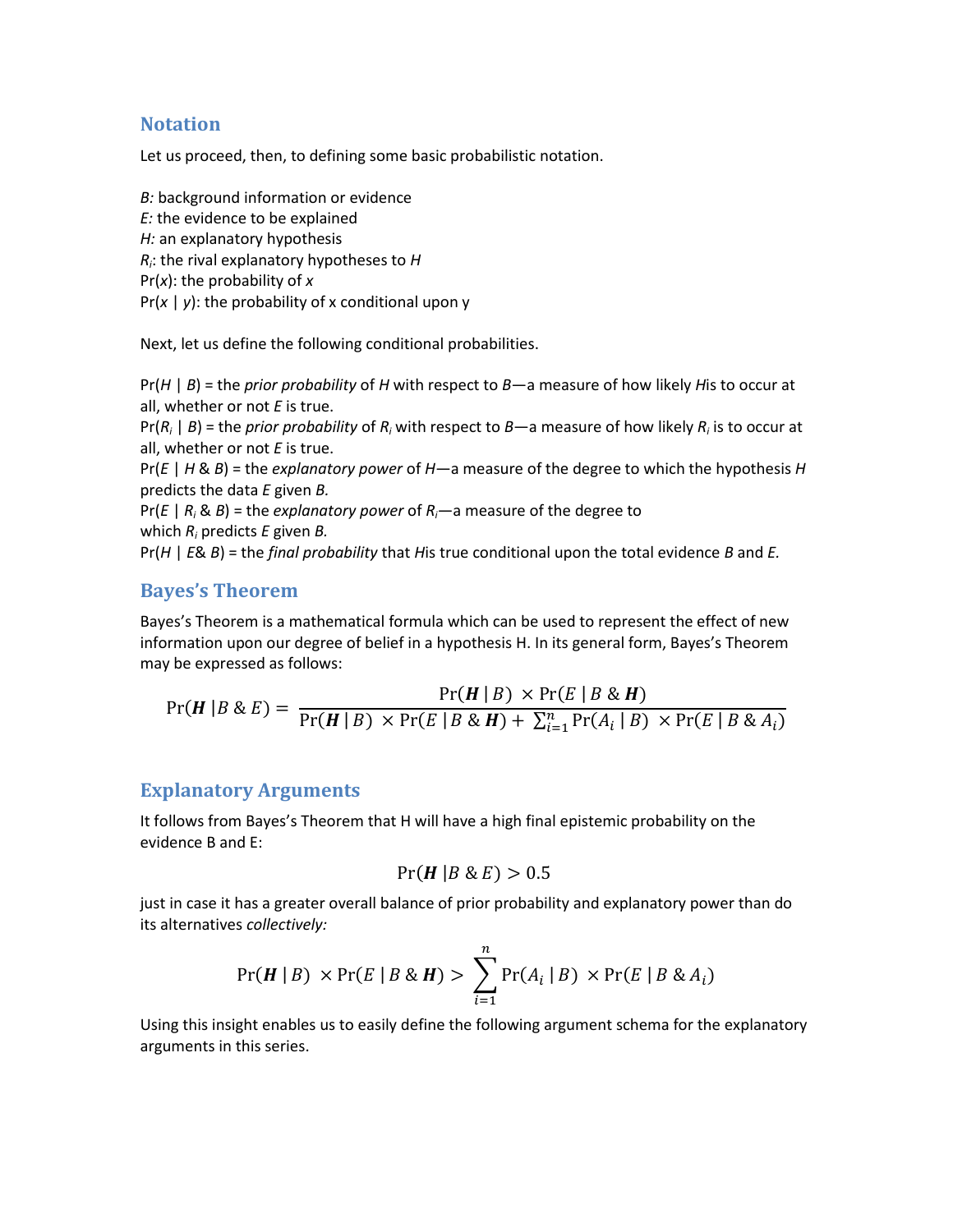Let *F* be some fact and *H1* and *H2* be rival explanatory hypotheses.

1. *F* is known to be true, i.e., Pr(*F*) is close to 1.

2. *H1* is not intrinsically much more probable than *H2,* i.e., Pr(*H1* | *B*) is not much more probable than Pr(*H2* | *B*).

3. Pr(*F* | *H2*) > Pr(*F* | *H1*).

4. Other evidence held equal, *H1* is probably false, i.e., Pr(*H1* | *B*& *F*) < 0.5.<sup>3</sup>

### **Evaluating Auxiliary Hypotheses**

It is often be useful to determine the evidential significance of an auxiliary hypothesis. In the course of considering various explanatory arguments for naturalism and against theism, we will consider several auxiliary hypotheses. Here are four examples.

- [The Evidential Argument from Scale:](http://www.patheos.com/blogs/secularoutpost/2011/11/21/the-argument-from-scale-as-revisited-part-4/) compares naturalism to theism conjoined with various auxiliary hypotheses about God's potential reasons for giving or not giving humans a privileged position in the universe.
- [The Evidential Argument from the Flourishing and Languishing of Sentient Beings:](http://www.patheos.com/blogs/secularoutpost/2012/06/the-argument-from-the-flourishing-and-languishing-of-sentient-beings-afl/) compares naturalism conjoined with Darwinism to theism conjoined with Darwinism
- [The Evidential Argument from the Self-Centeredness and Limited Altruism of Human](http://www.patheos.com/blogs/secularoutpost/2012/06/argument-from-self-centeredness-and-limited-altruism-of-human-beings/)  [Beings:](http://www.patheos.com/blogs/secularoutpost/2012/06/argument-from-self-centeredness-and-limited-altruism-of-human-beings/) compares naturalism conjoined with Darwinism to theism conjoined with Darwinism
- The (Evidential) Fine-Tuning Argument: compares theism to naturalism [conjoined with](http://www.patheos.com/blogs/secularoutpost/2012/06/14/confessions-of-a-multiverse-skeptic/)  [the multiverse hypothesis](http://www.patheos.com/blogs/secularoutpost/2012/06/14/confessions-of-a-multiverse-skeptic/)

In the explanatory argument schema described above, it may be possible to defeat premise (3) by showing that an auxiliary hypothesis is evidentially significant in the relevant way, i.e., that A sufficiently raises Pr(F | H1) or lowers Pr(F | H2). In order to assess the evidential significance of such hypotheses, we would need to apply the theorem of the probability calculus known as the *theorem of total probability.*

If we let *A* represent some auxiliary hypothesis, then it follows from the theorem of total probability that:

Pr(*F* | *H1*) = Pr(*A* | *H1*) x Pr(*F* | *A*& *H1*) + Pr(~*A* | *H1*) x Pr(*F* | *H1*& ~*A*)

In the context of explanatory arguments, Draper calls that theorem the "weighted average principle" (WAP).<sup>4</sup> As Draper points out, this formula is an average because Pr(A | H1) + Pr(~*A* |*H1*) = 1. It is not a simple straight average, however, since those two values may not equal 1/2; that is why it is a *weighted* average.<sup>5</sup> The higher Pr(*A* | *H1*), the closer Pr(*F* | *H1*) will be to Pr(*F* | *A*&*H1*); similarly, the higher Pr(~*A* | *H1*), the closer Pr(*F* | *H1*) will be to Pr(*F* | *H1*&  $\sim$ A).<sup>6</sup>

 $\overline{a}$ 

 $3$  I owe this schema to Paul Draper.

<sup>4</sup> Paul Draper, "[Pain and Pleasure: An Evidential Problem for Theists](http://commonsenseatheism.com/uploads/Draper%20-%20Pain%20and%20Pleasure%20An%20Evidential%20Problem%20for%20Theists.pdf)" *Noús* 23 (1989): 331-50 at 340.

 $<sup>5</sup>$  Draper 1989.</sup>

 $<sup>6</sup>$  Draper 1989.</sup>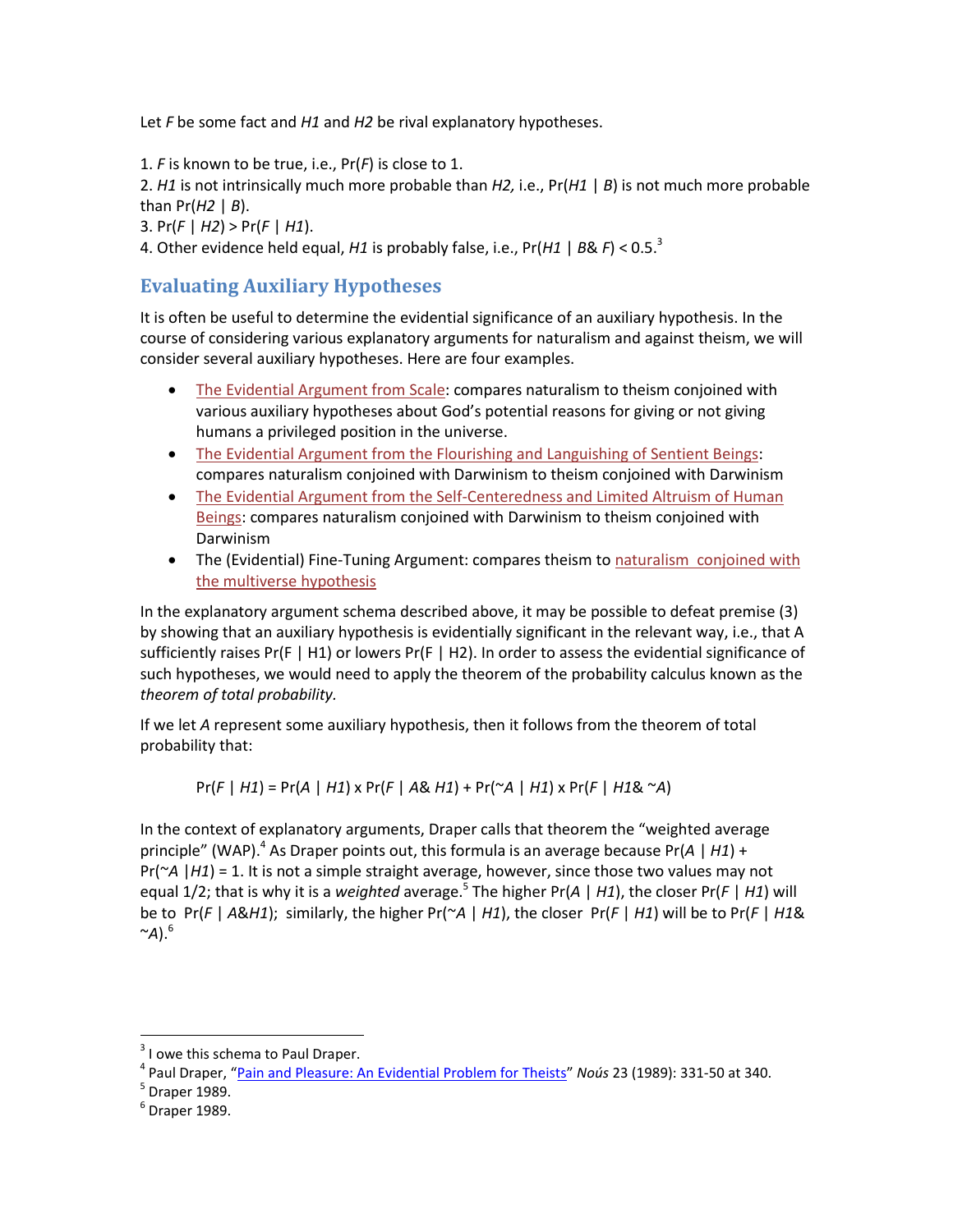#### **Cumulative Cases**

Suppose that *F* is partitioned into 3 facts, *F1, F2,* and *F3,*such that *F* is logically equivalent to *F1* &*F2*& *F3.* One could easily formulate three *independent* explanatory arguments for *H1* over *H2,* by showing that each item of evidence *individually* is antecedently more probable on *H1* than on *H2,*i.e., Pr(*F1*| *H1*) > Pr(*F1* | *H2*), Pr(*F2* | *H1*) > Pr(*F2* | *H2*), and Pr(*F3* | *H1*) > Pr(*F3*| *H2*). But how could one show that the items of evidence *collectively* are antecedently more probable on *H1* than on *H2?* In other words, how could one give a *cumulative case* argument?

Using the *[chain rule,](http://en.wikipedia.org/wiki/Chain_rule_%28probability%29)* it is possible to give a formal, mathematical definition for a cumulative case argument. Using the *chain rule* it follows that :

Pr(*F* | *H* & *B*) = Pr(*F1* & *F2* & *F3* | *H* & *B*)= Pr(*F1*| *H* & *B*) x Pr(*F2*| *F1* & *H* & *B*) x Pr(*F3* | *F1*& *F2* & *H* & *B*)

Therefore, *F1, F2,* and *F3* are a cumulative case for *H1* and against *H2* just in case:

Pr(*F* | *H1* & *B*) = Pr(*F1* & *F2* & *F3* | *H1* & *B*)= Pr(*F1*| *H1* & *B*) x Pr(*F2*| *F1* & *H1* & *B*) x Pr(*F3* | *F1*& *F2* & *H1*& *B*)

is greater than:

Pr(*F* | *H2* & *B*) = Pr(*F1* & *F2* & *F3* | *H2* & *B*)= Pr(*F1*| *H2* & *B*) x Pr(*F2*| *F1* & *H2* & *B*) x Pr(*F3* | *F1*& *F2* & *H2*& *B*)

Another way to compare these two values is to compare the *ratio* of *H1′s* final probability to *H2′s* final probability. The ratio of these two formulas gives us Bayes's Theorem in its compound odds form:

$$
\frac{\Pr(H2 \mid B \& F)}{\Pr(H1 \mid B \& F)} = \frac{\Pr(H2 \mid B)}{\Pr(H1 \mid B)} \times \frac{\Pr(F \mid B \& H2)}{\Pr(F \mid B \& H1)}
$$

If this ratio is greater than 1, then *H1′s* final probability is greater than *H2′s* final probability; if the ratio is less than 1, then *vice versa;* if the ratio equals one, then *H1* and *H2* have equal final probabilities. This insight gives us one way to show that one hypothesis has a higher final probability than the other hypothesis. For example, suppose want to show that *H2* has a higher final probability than *H1.* In other words, we want to show that:

 $Pr(H2 | B \& F) > Pr(H1 | B \& F)$